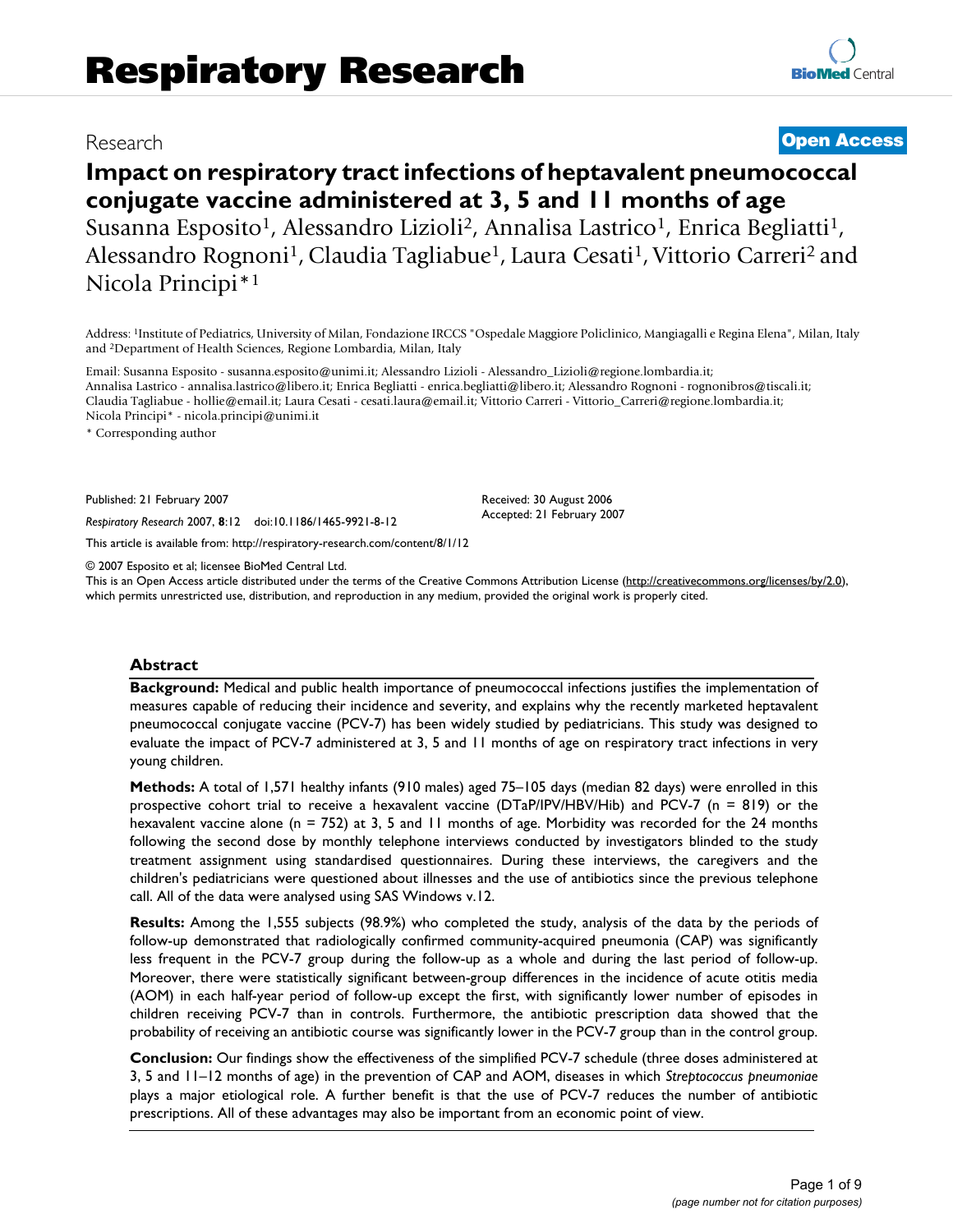### **Background**

Respiratory tract infections are the most common diseases of infants and children, and have a significant impact on the patients themselves, their families and society as a whole [1-3]. Particularly in younger patients, they are mainly due to viruses, but bacteria also may play a significant causative role [4,5].

The most quantitatively and qualitatively important bacterial pathogen is *Streptococcus pneumoniae*, which is the main cause of mild but very common diseases, such as acute otitis media (AOM) and rhinosinusitis, as well as quite rare but potentially severe illnesses, such as community-acquired pneumonia (CAP) and meningitis [6-8]. Medical and public health importance of pneumococcal infections justifies the implementation of measures capable of reducing their incidence and severity, and explains why the recently marketed heptavalent pneumococcal conjugate vaccine (PCV-7) has been widely studied by pediatricians [9-14]. However, all of the currently available data concerning the clinical impact of PCV-7 on infants and children have been collected in subjects receiving four vaccine doses in accordance with the schedule usually used in the United States and many other industrialised countries: the administration of three doses at 2, 4 and 6 months of age, and a booster dose at 12–15 months [15-20].

It has recently been demonstrated that a simplified administration schedule based on two PCV-7 doses at 3 and 5 months of age, and a booster dose at 11–12 months, can be as immunogenic as the traditional fourdose schedule in both premature and full-term infants [21,22]. It has also been shown that the geometric mean antibody titres against all of the *S. pneumoniae* serotypes included in PCV-7 after the second and the third dose of the simplified scheme are quite similar to those found in children after the third and fourth dose of the four-dose regimen regardless of gestational age [21,22].

The administration of this simplified schedule, which is routinely used for all childhood vaccinations in some European countries (such as Italy and the Scandinavian countries) may reduce the costs of PCV-7, as well as any problems related to its supply and administration. However, as it is important to demonstrate its effectiveness in clinical practice, this study was designed to evaluate the impact of PCV-7 administered at 3, 5 and 11 months of age on respiratory tract infections in very young children.

# **Methods**

#### *Study design*

This multicentre, prospective, observational, single-blind study was conducted in Italy in accordance with the principles of the Declaration of Helsinki.

Some of the vaccines recommended for infants and children worldwide (polio, diphtheria, tetanus, HBV) are mandatory by law in Italy, and administered in specific public centres of the Department of Health Sciences in each Region. Approximately 30 days after the birth of a child, the family receives an invitation to take the baby to the nearest vaccination centre between the 60<sup>th</sup> and 90<sup>th</sup> day of life in order to receive the first dose of the mandatory vaccines, and plan the administration of the other doses. On the same occasion, the other recommended vaccines (i.e., pertussis, *Haemophilus influenzae* type b, PCV-7, and conjugate meningococcal vaccine) are offered to the parents, who are free to decide which vaccines can be simultaneously administered to their child. Taking this usual behaviour into account, and together with the health workers of the vaccination centres in Lombardy, we decided to evaluate the possible impact of PCV-7 on infants and children when the vaccine was first marketed in Europe. Risks and benefits of PCV-7 were fully explained to the parents and they could accept or refuse the vaccination of their child. As all of the vaccines usually administered to Italian children are given using simplified schedules that foresee two doses in the first half year of life (at 3 and 5 months of age) and a booster dose at about one year (11–12 months), we decided to offer parents with no payment the administration of PCV-7 during the visits planned for the other vaccines.

The study protocol was approved by the Ethics Committee of the University of Milan, and all of the caregivers gave their written informed consent before enrolment. Guidelines for human experimentation were followed in the conduct of clinical research. A single-blind design was chosen because the preparation of a placebo containing all of the components of the formulation except the pneumococcal antigens was technically impossible.

#### *Study population and vaccine usage*

Between 1 September and 31 December 2002, all of the healthy children presenting at 11 vaccination centres in Lombardy were considered for enrolment. The children with known immunodeficiency, any serious chronic or progressive disease, or a history of seizures were excluded, as were those born to HbsAg- or HCV-positive mothers, those with a known allergy to any of the vaccine components, those who had received a treatment likely to alter the immune response (i.e. intravenous immunoglobulin, blood products, systemic steroids for more than two weeks, anticancer therapy) in the previous four weeks, those who had received antipyretic and/or analgesic drugs in the four hours before vaccine administration, and those with a history of pneumococcal disease. Moreover, at the time of immunisation, all of the study subjects had to be in good physical condition.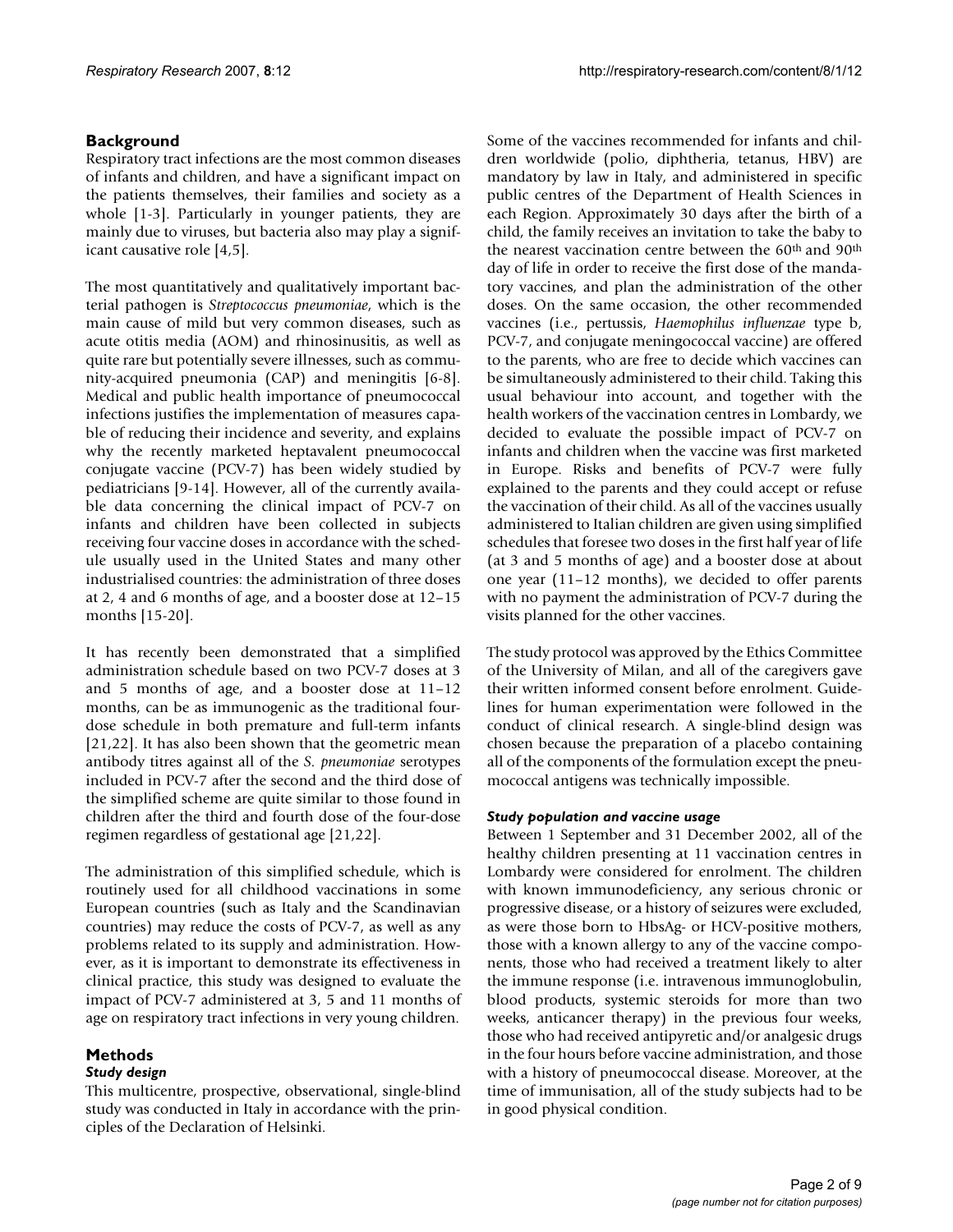After giving information regarding the characteristics, efficacy and side effects of the mandatory and recommended vaccines (including PCV-7), the first doses of both were given. The parents could choose to administer or not to their children PCV-7. In order to make the group of study children as homogeneous as possible, only the subjects receiving a combined hexavalent formulation (DTaP/IPV/ HBV/Hib) containing pertussis and *H. influenzae* type b vaccines together with the four mandatory vaccines were considered and divided into two groups: the first consisted of those whose parents decided to administer to their children both the hexavalent vaccine and PCV-7 (PCV-7 group), and the second of those receiving only the hexavalent vaccine (control group). Parents that did not choose PCV-7, whose children represented the control group, justified their decision explaining that at the time of the study few data were available on the effectiveness of PCV-7 ( $n = 376$ ), no data were available on the effectiveness of the 3-dose schedule (n = 273) and the fear of side effects ( $n = 103$ ). No difference in refuse rate between the vaccination centres was observed. All of the enrolled children received the vaccinations at three, five (primary series) and 11 months of age (booster). Both vaccines were given intramuscularly in opposing thighs.

The enrolment was prospective. The vaccines were administered by the health workers of the 11 participating vaccination centres, who were supervised by two investigators (A.L. and V.C.); morbidity was monitored in a uniform way by five investigators of the University of Milan's Institute of Pediatrics, who were blinded to the study treatment assignment (A.L., E.B., A.R., C.T. and L.C.). The parents and caregivers were instructed not to inform the examiner whether their child had received PCV-7 or not.

All of the children received their first vaccine doses between 1 September and 31 December 2002; morbidity was recorded for the 24 months after the month following the second dose.

#### *Procedures*

Before enrolment, each subject's medical history was reviewed in order to ensure compliance with the inclusion and exclusion criteria. Their demographic data and medical history were recorded at enrolment, and they underwent a physical examination including rectal temperature. After the administration of a single dose of vaccine, each subject was observed for a minimum of 15 minutes. Emergency management supplies (AMBU bag, adrenalin and antihistamines) were available for the initial treatment of an allergic reaction if needed. The parents or legal guardians were asked to record on the diary card any adverse events, unscheduled physician visits, and the use of concomitant prescription and non-prescription medication at any time during the study period, and to contact

the investigator immediately if any significant illness or hospitalisation occurred.

During the surveillance of morbidity, information regarding illnesses and related morbidities among the study subjects was obtained in a uniform way by means of monthly telephone interviews conducted, by the same investigators blinded to the study treatment assignment, using standardised questionnaires [[23-25]; see Additional file 1]. During these interviews, the caregivers were questioned about illnesses and the use of antibiotics since the previous telephone call. The parents or legal guardians were asked to answer a list of questions regarding their child's disease: e.g., physician's final diagnosis, administered medication, hospitalisation, duration of signs/symptoms, medical visits, examinations, the number of lost day-care days. They were also asked to specifiy any change in the family's composition and income, the household's smoking habits, and the attendance at day-care centres, schools or work of the family members. For each episode of illness reported by the parents or legal guardians, a telephone call was made to the pediatrician responsible for the study child in order to confirm the diagnosis, the prescribed therapy and the final outcome. In presence of two different diseases at the same episode of illness, the most severe diagnosis was considered in the analysis; each episode of illness presented by the children was took into account as single event in the analysis. Pediatricians of the study children were also monthly queried in order to check for episodes of illness or symptoms that were forgotten by the parents. The episodes were defined on the basis of standard criteria [26] and divided into three main categories: 1) respiratory tract infections (RTIs), including both upper (i.e. rhinitis, pharyngitis, sinusitis) (URTIs) and lower respiratory tract infections (i.e. acute bronchitis, bronchiolitis, infectious wheezing, radiologically confirmed community-acquired pneumonia, CAP) (LRTIs); 2) acute otitis media (AOM); and 3) other illnesses not associated with respiratory tract infections or AOM. Antibiotic courses were considered as the total number of courses, and the number of courses for the categories of 1) URTIs; 2) LRTIs, including CAP; 3) AOM; and 4) other illnesses.

#### *Statistical analysis*

All of the data were analysed by investigators blinded to treatment groups using SAS Windows v.12. The continuous variables are presented as median values and ranges, and the categorical variables as numbers and percentages with the relative risk (RR) and 95% confidence intervals (95% CI). All of the children were included in the comparisons of morbidity and antibiotic use between the PCV-7 and the control group. For the purposes of analysis, the incidence of respiratory diseases and the number of antibiotic courses were calculated for the follow-up period as a whole, and for each half-year of follow-up. If children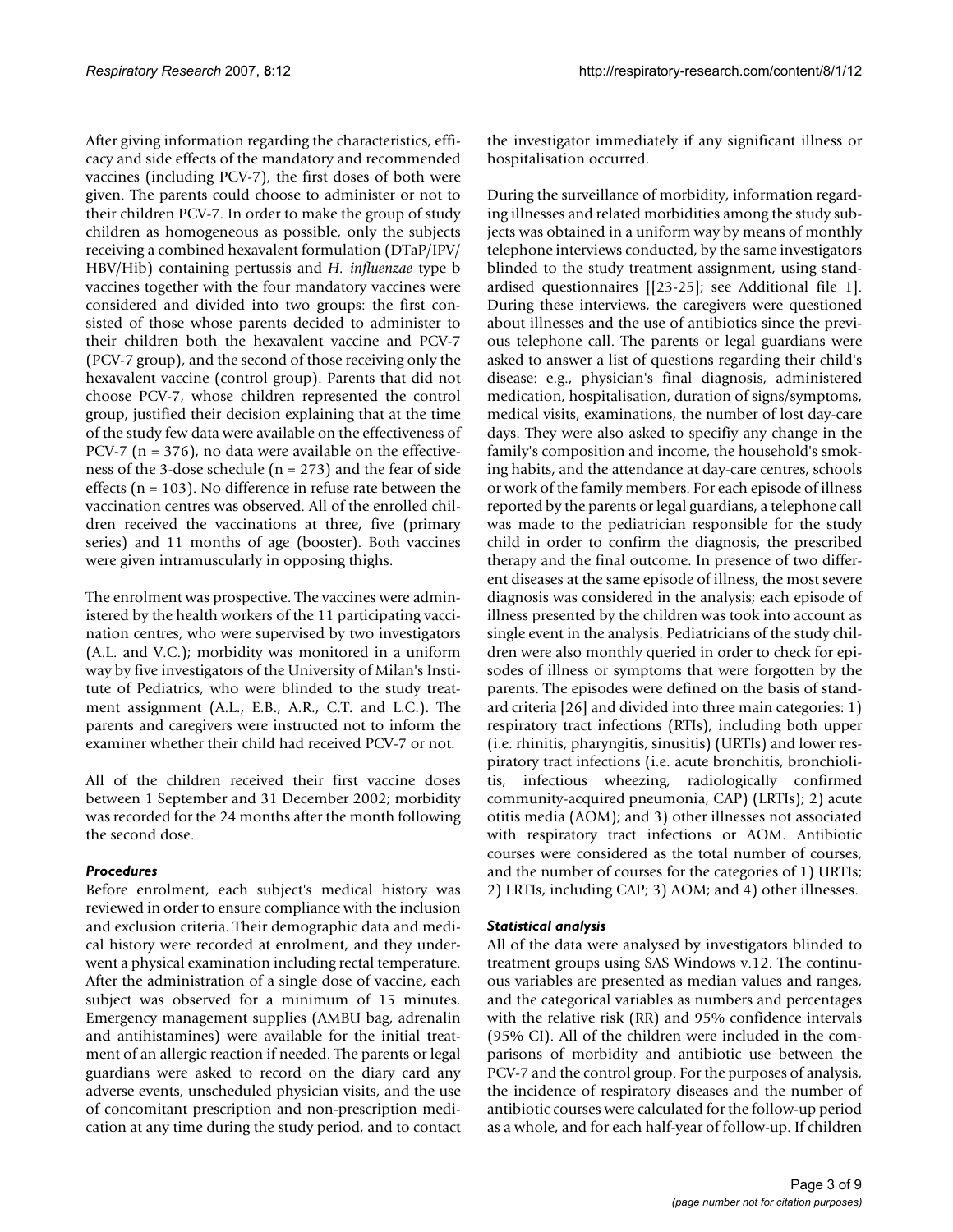had multiple episodes of illness, each event was considered and treated separately in the analysis. A *p*-value of < 0.05 was considered significant for all statistical tests. The parametric data were analysed using analysis of variance (PROC GLM and LSD options) with treatment terms. When the data were not normally distributed or were non-parametric, the Kruskal-Wallis test was used. The categorical data were analysed using contingency tables and the Chi-square or Fisher's test.

#### **Results**

#### *Study population*

The study involved 1,571 healthy infants (910 males) aged 75–105 days (median 82 days): 819 in the PCV-7 group and 752 in the control group. Eight children in the PCV-7 group and eight in the control group did not receive the three vaccination doses, and were therefore excluded from the clinical analysis. The final study group consequently included 1,555 subjects: 811 in the PCV-7 group and 744 in the control group. All these 1,555 children were contacted by monthly telephone interviews with no loss to follow-up. Considering the small dropouts and the fact that the intention to treat population showed similar characteristics and results to that observed in the final study group, only data of the children who completed the follow-up are presented.

**Table 1: Demographic characteristics of the study children.**

Table 1 summarises the demographic characteristics of the children, and shows that the two groups were comparable, with no significant differences in terms of gender distribution, age at vaccination, or any of the variables usually considered risk factors for carrying respiratory pathogens, including *S. pneumoniae*. The distribution of children by center was the following: Milano, 416 (PCV-7 group,  $n = 214$ ; control group,  $n = 202$ ); Legnano, 216 (PCV-7 group,  $n = 110$ ; control group,  $n = 106$ ); Monza, 216 (PCV-7 group, n = 110; control group, n = 106); Cremona, 110 (PCV-7 group,  $n = 58$ ; control group,  $n = 52$ ); Pavia, 110 (PCV-7 group,  $n = 58$ ; control group,  $n = 52$ ); Mantova, 104 (PCV-7 group,  $n = 58$ ; control group,  $n =$ 46); Melzo, 100 (PCV-7 group, n = 52; control group, n = 48); Brescia, 99 (PCV-7 group, n = 51; control group, n = 48); Breno, 67 (PCV-7 group, n = 36; control group, n = 31); Sondrio, 67 (PCV-7 group, n = 34; control group, n = 33); Varese, 50 (PCV-7 group, n = 27; control group, n = 23). Geographic areas of the different centres showed similar characteristics, with pneumococcal vaccination coverage less than 10% and *H. influenzae* vaccination coverage more than 90% during the study period.

#### *Episodes of illness during the follow-up*

In both groups, the most frequently reported illnesses were URTIs, followed by other illnesses, LRTIs and AOM. During the follow-up period, 3,877 episodes of respira-

| <b>Characteristics</b>                                 | PCV-7 group $(n = 811)$ | Control group ( $n = 744$ ) | P    |
|--------------------------------------------------------|-------------------------|-----------------------------|------|
| Males $(\%)$                                           | 476 (58.7)              | 413 (55.5)                  | 0.22 |
| Age at vaccination, median days<br>(range)             |                         |                             |      |
| First dose                                             | $82(75 - 104)$          | $82(76 - 103)$              | 0.96 |
| Second dose                                            | $140(128 - 155)$        | $143(130 - 158)$            | 0.93 |
| Third dose                                             | 340 (328-361)           | 343 (331-364)               | 0.92 |
| Breast-feeding for at least three<br>months, $No.$ $%$ | 551 (67.9)              | 476(64.1)                   | 0.11 |
| Living in urban area, No. (%)                          | 527 (65.0)              | 498 (66.9)                  | 0.44 |
| Mother's age, median years (range)                     | $33(24-49)$             | $33(20-46)$                 | 0.96 |
| Father's age, median years (range)                     | $35(21-50)$             | $35(21-51)$                 | 0.99 |
| No. of persons in household,<br>median (range)         | $3(2-4)$                | $3(2-4)$                    | 1.00 |
| No. of siblings, median (range)                        | $1(0-2)$                | $1(0-2)$                    | 1.00 |
| Children with a smoker in the<br>family, $No.$ $(\%)$  | 194(23.9)               | 182(24.5)                   | 0.84 |
| Children attending day-care, No.<br>$(\%)$             | 284 (35.0)              | 231(31.0)                   | 0.10 |
| Duration of day care attendance,<br>No. (%)            |                         |                             |      |
| 0-6 months                                             | 79 (9.7)                | 65(8.7)                     | 0.55 |
| $7 - 12$ months                                        | 33(4.1)                 | 44 (5.9)                    | 0.11 |
| 13-18 months                                           | 111(13.7)               | 94 (12.6)                   | 0.59 |
| 19-24 months                                           | 78 (9.6)                | 58 (7.8)                    | 0.23 |
| Vaccinated against influenza, No.<br>$(\%)$            | 12(1.5)                 | 10(1.3)                     | 0.99 |

No significant between-group differences.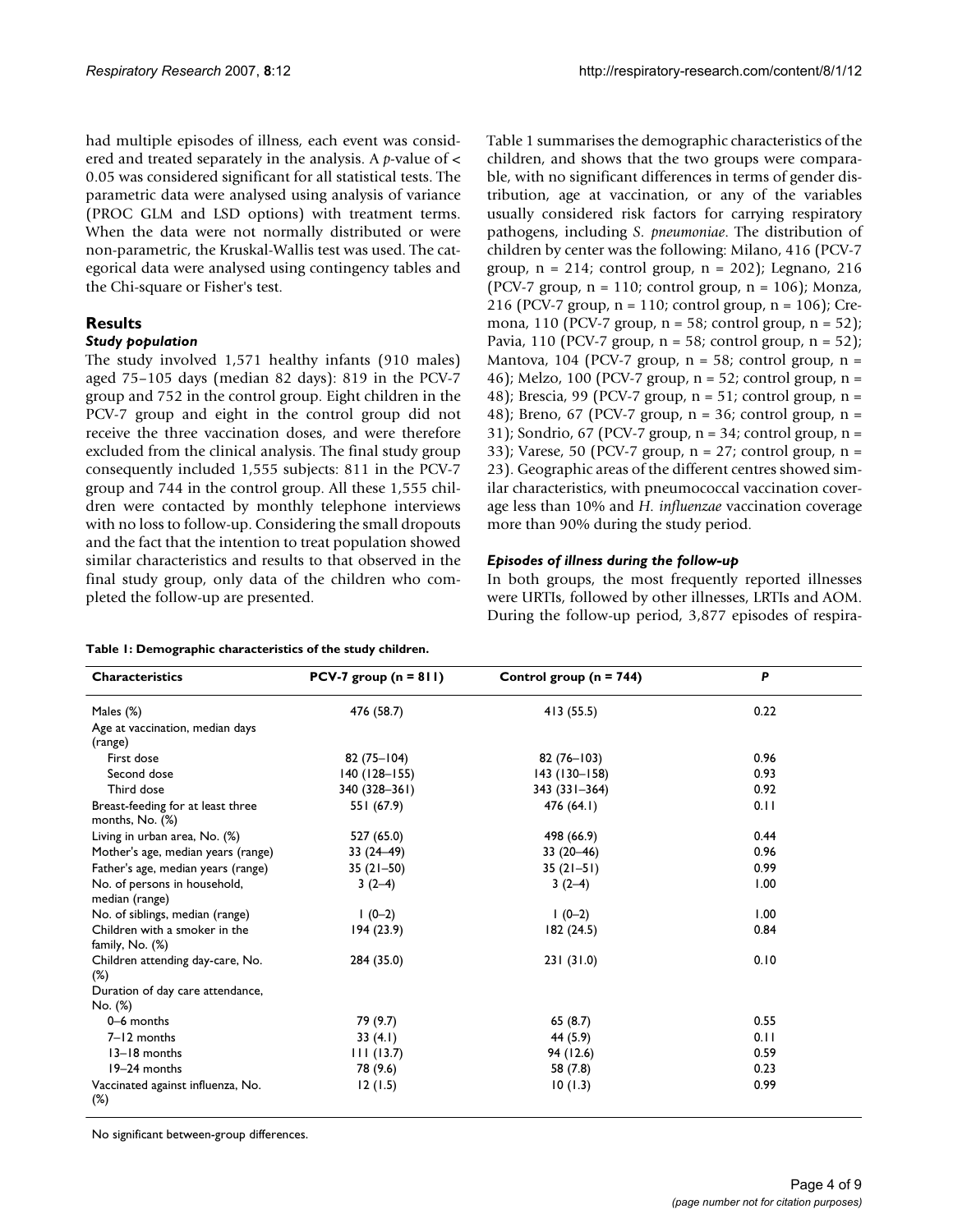tory tract infections were recorded in the children treated with PCV-7, and 3,460 in the control group, with no significant difference between the respective incidences of 239.0 and 232.5 episodes/100 child-years (RR: 1.02; 95% CI:  $0.98-1.07$ ;  $p = 0.32$ ). However, analysis of the data by the periods of follow-up demonstrates that between the ages of 25 and 30 months of life, the children receiving PCV-7 suffered from a significantly lower rate of respiratory tract infections than the controls (RR: 0.90; 95% CI: 0.81–1.00;  $p = 0.047$ ) (Table 2).

Regarding the URTI and LRTI data, the overall frequency of episodes during follow-up was similar in the PCV-7 and control group, with a mean number of episodes/100 child-years of respectively 194.6 and 190.3 URTIs (RR: 1.02; 95% CI: 0.87–1.05; *p* = 0.48), and 44.3 and 42.2 LRTIs (RR: 1.05; 95% CI: 0.94–1.27; *p* = 0.41). Although the analysis regarding the individual periods of follow-up does not demonstrate any significant between-group differences in terms of URTIs, there were 23% fewer LRTIs between the age of 25 and 30 months in the PCV-7 group than in the control group (RR: 0.77; 95% CI: 0.61–0.97; *p* = 0.023). In terms of the individual LRTI diagnoses, radiologically confirmed CAP was significantly less frequent in the PCV-7 group (RR: 0.35; 95% CI: 0.22–0.53; *p* < 0.0001) during the follow-up as a whole, and during the last period of follow-up (Table 3). All of the cases of CAP were radiologically confirmed and 33 subjects (61.1%) in the PCV-7 group and 106 (73.6%) in the control group (*p* < 0.0001) had been hospitalised.

Table 4 shows the frequency of AOM during follow-up. At least one episode of AOM was diagnosed in 478 children in the PCV-7 group (58.9%) and 499 in the control group (67.1%), for a mean number of episodes/100 child-years of respectively 637 and 698 (RR: 0.83; 95% CI: 0.61–1.02;  $p = 0.02$ ). There were statistically significant betweengroup differences in the incidence of AOM in each halfyear period of follow-up except the first. Recurrent AOM (defined as  $\geq$  3 episodes in six months or  $\geq$  4 in one year) [24] was reported in 29 children receiving PCV-7 (3.5%) and in 43 controls (5.8%) (RR: 0.62; 95% CI: 0.38–0.99;  $p = 0.044$ .

There were 2,562 other illnesses not associated with respiratory problems or AOM in the PCV-7 group, and 2,378 in the control group, for a mean number of episodes/100 child-years of respectively 157.9 and 159.8 (RR: 0.98; 95% CI: 0.93–1.04;  $p = 0.57$ ). Among these other illnesses, there were 3 patients (0.4%) with invasive disease (two cases with sepsis due to *Neisseria meningitidis* and one with sepsis due to *Escherichia coli*) in the PCV-7 group and 5 (0.7%) with invasive disease in the control group (two cases with sepsis due to *S. pneumoniae*, two cases with sepsis due to *N. meningitidis* and one case with meningitis due to *S. pneumoniae*). There were no between-group differences in the rate of other illnesses during the individual periods of follow-up.

No difference in results was observed between the different centers.

#### *Antibiotic courses during follow-up*

Table 5 shows the antibiotic prescriptions made during the follow-up. The total number of prescribed antibiotic courses was 2,020 in the PCV-7 group and 2,079 in the control group, for a mean number of courses/100 childyears of respectively 124 and 139 (RR: 0.89; 95% CI: 0.83–0.94;  $p = 0.0001$ ). The antibiotic prescription data per period of follow-up show that the probability of receiving an antibiotic course was significantly lower in the PCV-7 group than in the control group, between the ages of 13 and 18 months (RR: 0.86; 95% CI: 0.76–0.95;  $p = 0.004$ ), and between the ages of 25 and 30 months (RR: 0.78; 95% CI: 0.67–0.90; *p* = 0.0008). Results were similar when days of antibiotic therapy instead of antibiotic courses are considered.

There were no significant between-group differences in antibiotic prescriptions when the individual disease cate-

| Table 2: Frequency of respiratory tract infections (RTIs) during follow-up. |  |  |
|-----------------------------------------------------------------------------|--|--|
|                                                                             |  |  |

| <b>Episodes</b>                       | PCV-7 group $(n = 811)$ | Control group ( $n = 744$ ) | <b>RR</b> | 95% CI        | P     |
|---------------------------------------|-------------------------|-----------------------------|-----------|---------------|-------|
| Total number of RTIs during follow-up | 3.877                   | 3.460                       |           |               |       |
| Episodes/100 child-years              | 239.0                   | 232.5                       | 1.02      | $0.98 - 1.07$ | 0.32  |
| RTIs in children aged 6-12 months     | 1.035                   | 928                         |           |               |       |
| Episodes/100 child-years              | 255.2                   | 249.4                       | 1.02      | $0.94 - 1.12$ | 0.62  |
| RTIs in children aged 13-18 months    | 1.185                   | 986                         |           |               |       |
| Episodes/100 child-years              | 292.2                   | 265.0                       | 1.10      | $1.00 - 1.18$ | 0.055 |
| RTIs in children aged 19-24 months    | 998                     | 872                         |           |               |       |
| Episodes/100 child-years              | 246.1                   | 234.4                       | 1.05      | $0.96 - 1.15$ | 0.31  |
| RTIs in children aged 25-30 months    | 659                     | 674                         |           |               |       |
| Episodes/100 child-years              | 162.5                   | 181.1                       | 0.90      | $0.81 - 1.00$ | 0.047 |

RR = relative risk; 95% CI = 95% confidence interval.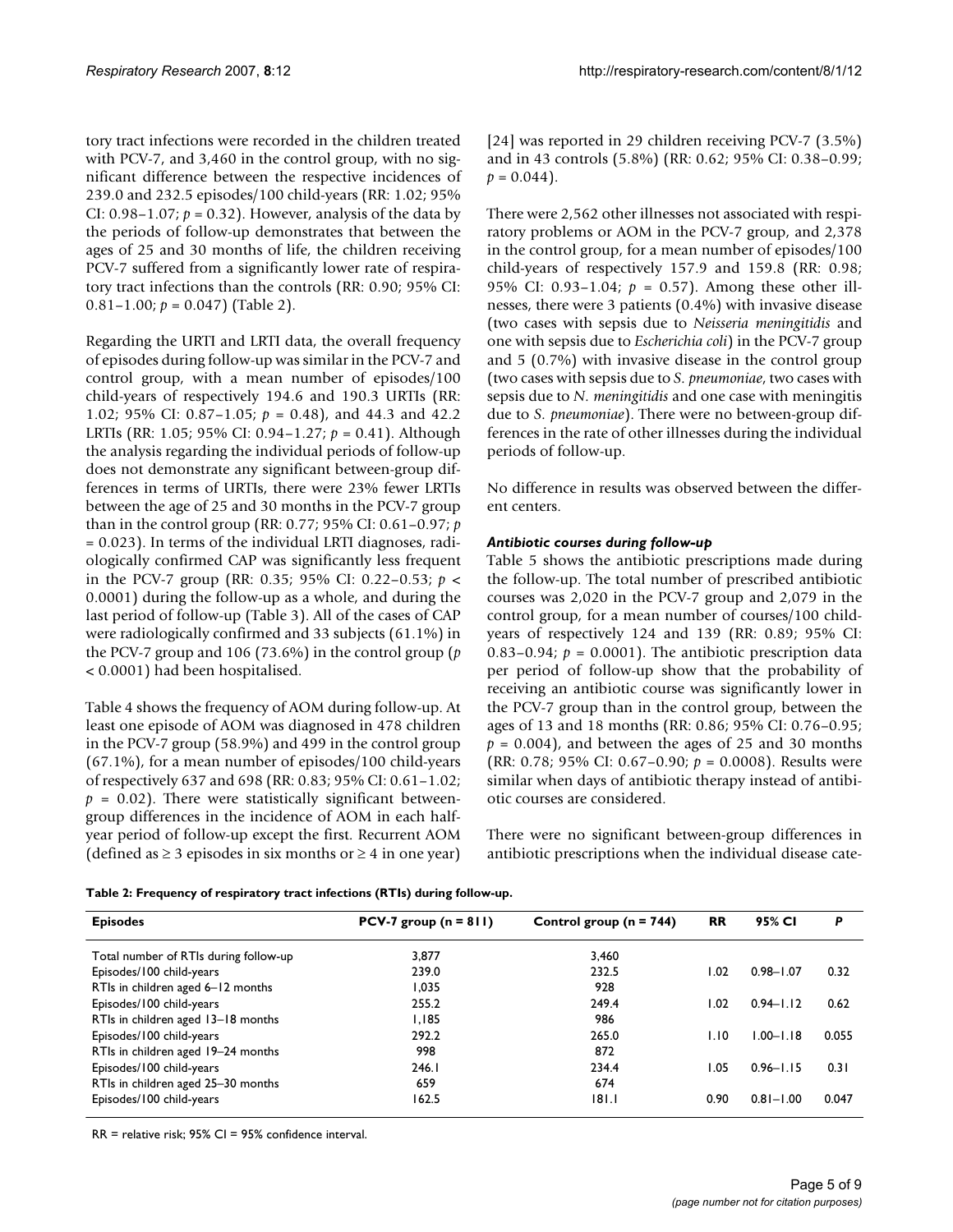| <b>Episodes</b>                            | PCV-7 group $(n = 811)$ | Control group ( $n = 744$ ) | <b>RR</b> | 95% CI        | P        |
|--------------------------------------------|-------------------------|-----------------------------|-----------|---------------|----------|
| Total number of CAP cases during follow-up | 27                      | 72                          |           |               |          |
| Episodes/100 child-years                   | 1.7                     | 4.8                         | 0.35      | $0.22 - 0.53$ | < 0.0001 |
| CAP in children aged 6-12 months           | 9                       |                             |           |               |          |
| Episodes/100 child-years                   | 2.2                     | 1.88                        | 1.17      | $0.44 - 3.16$ | 0.74     |
| CAP in children aged 13-18 months          |                         | 9                           |           |               |          |
| Episodes/100 child-years                   | 0.7                     | 2.4                         | 0.30      | $0.08 - 1.11$ | 0.07     |
| CAP in children aged 19-24 months          |                         | 16                          |           |               |          |
| Episodes/100 child-years                   | 1.72                    | 4.30                        | 0.40      | $0.16 - 0.97$ | 0.04     |
| CAP in children aged 25-30 months          | 8                       | 40                          |           |               |          |
| Episodes/100 child-years                   | 1.97                    | 10.7                        | 0.18      | $0.09 - 0.39$ | < 0.0001 |

**Table 3: Frequency of radiologically confirmed community-acquired pneumonia (CAP) during follow-up.**

RR = relative risk; 95% CI = 95% confidence interval.

gories were evaluated, with the exception of AOM. In this case, 25% fewer antibiotic courses were prescribed in the PCV-7 group (RR: 0.79; 95% CI: 0.71–0.94; *p* = 0.02).

No difference in results was observed between the different centers.

#### **Discussion**

The results of this study suggest that the simplified PCV-7 schedule of only three doses administered at 3, 5 and 11– 12 months of age can significantly reduce the incidence of AOM and CAP, as well as the consumption of antibiotics. These major advantages become apparent immediately after the administration of the third dose and are maintained until at least the end of the 30th month of life. To the best of our knowledge, this is the first study which showed the impact of PCV-7 administered at 3, 5 and 11– 12 months of age on respiratory tract infections. Previous studies have shown that the positive effects of the 4-dose PCV-7 schedule on respiratory tract infections can be seen in children aged more than 36 months [27,28] and, as both schedules lead to similar antibody levels [21,22], it is possible that the global prevention of pneumococcal respiratory diseases in children vaccinated with the simplified schedule is even greater than that demonstrated by our study.

In our study, a between-group difference in the incidence of RTIs and LRTIs was clearly evident only after the 25th month of age. These findings may be explained by the fact that, as the bacterial/viral RTI ratio increases with age [5,29-33], the effect of pneumococcal vaccine appears more evident in children older than 2 years. On the basis of these results, one should consider the opportunity to give the vaccination as a single- or two-dose schedule in children older than one year of age. Although the effectiveness of these schedules has not been evaluated in this study, the vaccination in the first months of life permits to avoid or significantly reduce pneumococcal nasopharyngeal colonization with major benefits on respiratory morbidity [34,35].

Although the higher rates of CAP among older unvaccinated children have no specific explanation, the global incidence of CAP in our unvaccinated children of all age groups was similar to that found in previous studies [36,37]. However, the positive effect of PCV-7 on CAP prevention was greater than that previously reported with

**Table 4: Frequency of acute otitis media (AOM) during follow-up.**

| <b>Episodes</b>                            | PCV-7 group $(n = 811)$ | Control group ( $n = 744$ ) | <b>RR</b> | 95% CI        | P    |
|--------------------------------------------|-------------------------|-----------------------------|-----------|---------------|------|
| Total number of AOM cases during follow-up | 637                     | 698                         |           |               |      |
| Episodes/100 child-years                   | 39.2                    | 46.9                        | 0.83      | $0.61 - 1.02$ | 0.02 |
| AOM in children aged 6-12 months           | 156                     | 156                         |           |               |      |
| Episodes/100 child-years                   | 38.4                    | 41.9                        | 0.91      | $0.75 - 1.20$ | 0.06 |
| AOM in children aged 13-18 months          | 195                     | 220                         |           |               |      |
| Episodes/100 child-years                   | 48.0                    | 59, I                       | 0.81      | $0.76 - 1.02$ | 0.04 |
| AOM in children aged 19-24 months          | 144                     | 162                         |           |               |      |
| Episodes/100 child-years                   | 35.5                    | 43.5                        | 0.82      | $0.62 - 1.24$ | 0.04 |
| AOM in children aged 25-30 months          | 142                     | 160                         |           |               |      |
| Episodes/100 child-years                   | 35.0                    | 43.0                        | 0.81      | $0.61 - 1.20$ | 0.04 |

RR = relative risk; 95% CI = 95% confidence interval.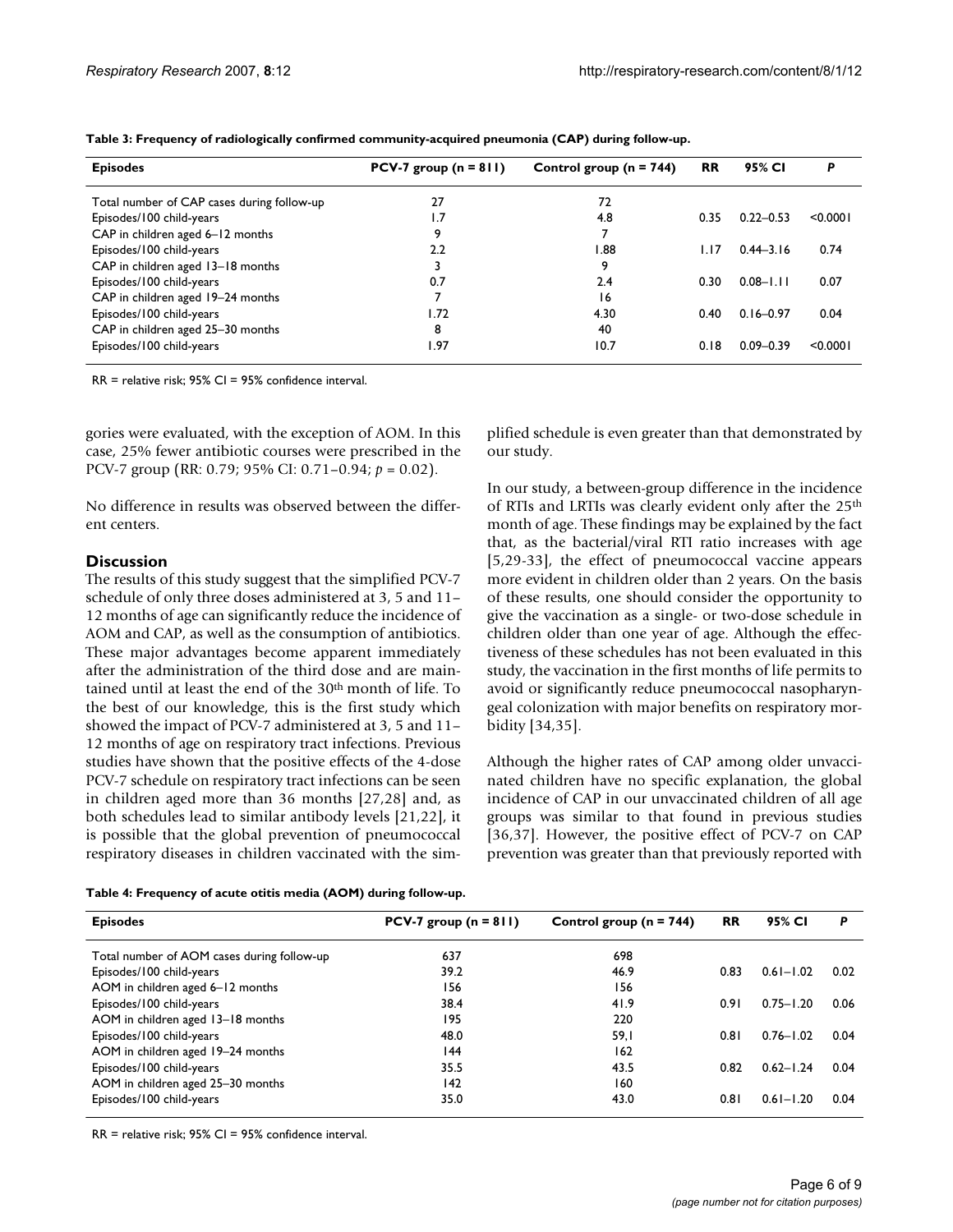| <b>Episodes</b>                                     | PCV-7 group $(n = 811)$ | Control group ( $n = 744$ ) | <b>RR</b> | 95% CI        | P      |
|-----------------------------------------------------|-------------------------|-----------------------------|-----------|---------------|--------|
| Total number of antibiotic courses during follow-up | 2.020                   | 2.076                       |           |               |        |
| Courses/100 child-years                             | 124                     | 139                         | 0.89      | $0.83 - 0.94$ | 0.0001 |
| Antibiotic courses in children aged 6-12 months     | 504                     | 454                         |           |               |        |
| Courses/100 child-years                             | 122                     | 120                         | ا ۱.۵     | $0.89 - 1.14$ | 0.87   |
| Antibiotic courses in children aged 13-18 months    | 620                     | 658                         |           |               |        |
| Courses/100 child-years                             | 153                     | 177                         | 0.86      | $0.76 - 0.95$ | 0.004  |
| Antibiotic courses in children aged 19-24 months    | 549                     | 562                         |           |               |        |
| Courses/100 child-years                             | 135                     | 151                         | 0.89      | $0.79 - 1.01$ | 0.06   |
| Antibiotic courses in children aged 25-30 months    | 347                     | 402                         |           |               |        |
| Courses/100 child-years                             | 85                      | 108                         | 0.78      | $0.67 - 0.90$ | 0.0008 |

**Table 5: Antibiotic courses prescribed during follow-up.**

RR = relative risk; 95% CI = 95% confidence interval.

this vaccine [19] and similar to that observed with the 9 valent pneumococcal vaccine [38]. This was probably due to the fact that we considered only radiologically confirmed cases, the majority of which were severe enough to require hospitalisation.

The incidence of AOM in both of our groups fell within the previously reported range [39-41], but was significantly lower in the children receiving PVC-7 during the individual follow-up periods as well as during the followup as a whole. The reduction in AOM in our study population was greater than that found in clinical trials carried out in the United States [16,18,19] and Finland [17], which demonstrated that the efficacy of PCV-7 was 6–9% against all cases of AOM and 50–60% against cases due to the pneumococcal serotypes included in the vaccine. The global reduction in the incidence of AOM in our PCV-7 group was 17%, and the reductions in the individual 6 month periods were respectively 9%, 19%, 18% and 19%. These results are similar to those obtained with the 9 valent pneumococcal conjugate vaccine by Dagan *et al*. [28], who suggested that the greater-than-expected effect of the vaccine may have been due to it better coverage against antibiotic-resistant strains of *S. pneumoniae* [28], the large majority of which belong to a limited number of serotypes included in PCV-7 [34,42,[43](#page-8-0)]. We do not know the incidence of antibiotic-resistant *S. pneumoniae* strains among our study children but, as recent data collected in Italy have demonstrated a significant increase in the prevalence of highly-resistant strains [[44-](#page-8-1)46], the explanation offered by Dagan *et al*. [28] may also apply to our study.

The fact that the children in our PCV-7 group received significantly fewer antibiotic courses than those in the control group indicates that the vaccine may reduce not only the risk of adverse events due to antibiotic use, but also the costs of medical treatment. The economic saving is further underlined by the fact that the children in the PCV-7 group required fewer hospitalisations due to CAP.

Results of this study are in line with those calculated in children of the same areas regarding the predicted effects of PCV-7 immunization in relation to the circulation of the different *S. pneumoniae* serotypes and their role in nasopharyngeal colonization as well as in the determination of non-invasive diseases [32[,43](#page-8-0)]. In addition, one of the major advantages of the 3-dose schedule is the fact that this simplified scheme could be associated with a reduction of 25% in health care costs in comparison with the traditional 4-dose schedule. Moreover, when high pneumococcal vaccination coverage levels are reached, further medical and economical benefits due to the effect of herd immunity could be observed.

Our findings may be criticised on the grounds that they come from a single-blind, observational study rather than a double-blind, randomised, placebo-controlled trial, but an analysis of the characteristics of the study children showed that there were no differences between the subjects receiving PCV-7 and the controls. In particular, there were no between-group differences in the variables that can influence the carrier state of respiratory pathogens and contribute to the development of respiratory diseases. Moreover, all of the information regarding the diseases was verified by means of telephone interviews with the children's pediatricians, and only the data reported by them were used in the analysis. Finally, the total number of diagnosed illnesses other than respiratory diseases or AOM in both of our study groups was similar, thus suggesting that there was no difference in the attention paid by the parents to the diseases developed by their children. On the basis of all of the above, we believe that there is only a marginal risk of sampling bias influencing our data analysis and that the two groups are therefore comparable.

#### **Conclusion**

Our findings show the effectiveness of the simplified PCV-7 schedule (three doses administered at 3, 5 and 11–12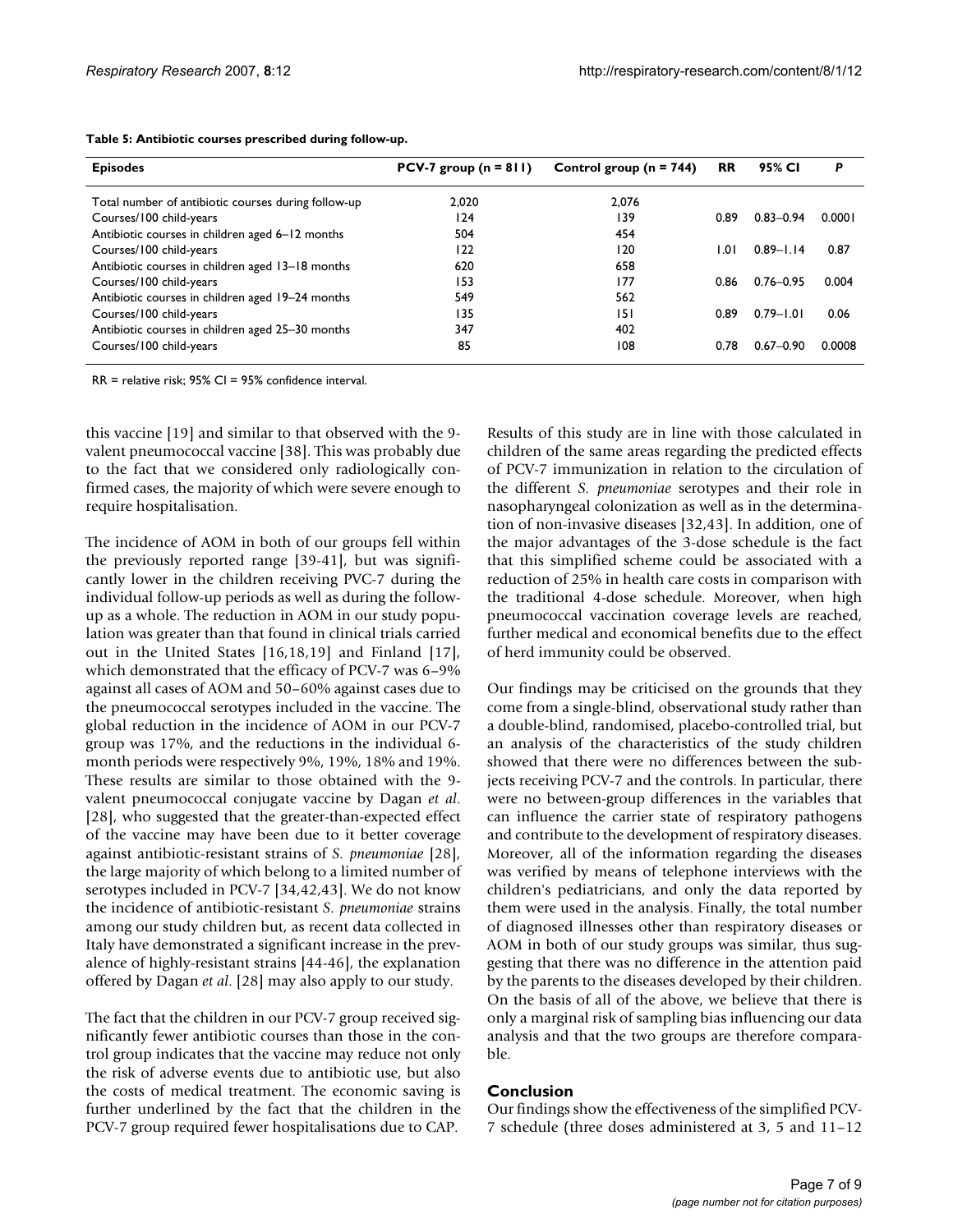months of age) in the prevention of CAP and AOM, diseases in which *S. pneumoniae* plays a major etiological role. A further benefit is that the use of PCV-7 reduces the number antibiotic prescriptions. All of these advantages may also be important from an economic point of view.

#### **List of abbreviations**

Acute otitis media, AOM

Community-acquired pneumonia, CAP

Confidence intervals, CI

Heptavalent pneumococcal conjugate vaccine, PCV-7

Lower respiratory tract infection, LRTI

*Neisseria meningitidis, N. meningitidis*

Relative risk, RR

Respiratory tract infection, RTI

*Streptococcus pneumoniae, S. pneumoniae*

Upper respiratory tract infection, URTI

#### **Competing interests**

The author(s) declare that they have no competing interests.

#### **Authors' contributions**

S.E. participated in the design as well as coordination of the study and helped to draft the manuscript; A.L. participated in the design of the study and performed the statistical analysis; A.L., E.B., A.R., C.T. and L.C. carried out the telephone interviews during the surveillance of morbidity; V.C. participated in the coordination of the study; N.P. conceived the study and wrote the manuscript.

#### **Additional material**

#### **Additional File 1**

*Telephone survey used for surveillance of morbidity. The table shows the standardised questionnaire used for telephone interview during the surveillance of morbidity.*

Click here for file

[\[http://www.biomedcentral.com/content/supplementary/1465-](http://www.biomedcentral.com/content/supplementary/1465-9921-8-12-S1.doc) 9921-8-12-S1.doc]

#### **Acknowledgements**

We would like to thank Laura Gualtieri, Alessandro Porta, Elena Tremolati, Michele Sacco, Mario Olivieri, Claudia Spertini, Marino Faccini, Fabrizio Bertolini, Laura Ferretti, Fabrizia Zaffanella, Paolo Marconi, Natalia Fucà,

Jaqueline Frizza, Luigi Pasquale and Vincenzo Renna for their substantial contributions to this study in data insertion and vaccination of the enrolled children.

This study was supported in part by a grant from the University of Milan, Italy. Appropriate informed consent was obtained and guidelines for human experimentation were followed in the conduct of clinical research.

#### **References**

- 1. Murray CJL, Lopez AD, Mathers CD, Stein C: **The global burden of disease 2000 project: aims, methods and data sources.** In *Global programme on evidence for health policy* Geneva, World Health Organisation; 2001.
- 2. Principi N, Esposito S: **Paediatric community-acquired pneumonia: current concepts in pharmacological control.** *Exp Opin Pharmacother* 2003, **4:**761-777.
- 3. Shoham Y, Dagan R, Givon-Lavi N, Liss Z, Shagan T, Zamir O, Greenberg D: **[Community-acquired pneumonia in children: quanti](http://www.ncbi.nlm.nih.gov/entrez/query.fcgi?cmd=Retrieve&db=PubMed&dopt=Abstract&list_uids=15867027)[fying the burden on patients and their families including](http://www.ncbi.nlm.nih.gov/entrez/query.fcgi?cmd=Retrieve&db=PubMed&dopt=Abstract&list_uids=15867027) [decrease in quality of life.](http://www.ncbi.nlm.nih.gov/entrez/query.fcgi?cmd=Retrieve&db=PubMed&dopt=Abstract&list_uids=15867027)** *Pediatrics* 2005, **115:**1213-1219.
- 4. Legg JP, Warner JA, Johnston SL, Warner JO: **[Frequency of detec](http://www.ncbi.nlm.nih.gov/entrez/query.fcgi?cmd=Retrieve&db=PubMed&dopt=Abstract&list_uids=15999002)[tion of picornaviruses and seven other respiratory pathogens](http://www.ncbi.nlm.nih.gov/entrez/query.fcgi?cmd=Retrieve&db=PubMed&dopt=Abstract&list_uids=15999002) [in infants.](http://www.ncbi.nlm.nih.gov/entrez/query.fcgi?cmd=Retrieve&db=PubMed&dopt=Abstract&list_uids=15999002)** *Pediatr Infect Dis J* 2005, **24:**611-616.
- 5. Michelow IC, Olsen K, Lozano J, Rollins NK, Duffy LB, Ziegler T, Kauppila J, Leinonen M, McCracken GH Jr: **[Epidemiology and clin](http://www.ncbi.nlm.nih.gov/entrez/query.fcgi?cmd=Retrieve&db=PubMed&dopt=Abstract&list_uids=15060215)[ical characteristics of community-acquired pneumonia in](http://www.ncbi.nlm.nih.gov/entrez/query.fcgi?cmd=Retrieve&db=PubMed&dopt=Abstract&list_uids=15060215) [hospitalized children.](http://www.ncbi.nlm.nih.gov/entrez/query.fcgi?cmd=Retrieve&db=PubMed&dopt=Abstract&list_uids=15060215)** *Pediatrics* 2004, **113:**701-707.
- 6. Kaplan SL, Mason EO, Wald E, Tan TQ, Schutze GE, Bradley JS, Givner LB, Kim KS, Yogev R, Barson WJ: **[Six year multicenter sur](http://www.ncbi.nlm.nih.gov/entrez/query.fcgi?cmd=Retrieve&db=PubMed&dopt=Abstract&list_uids=11840082)[veillance of invasive pneumococcal infections in children.](http://www.ncbi.nlm.nih.gov/entrez/query.fcgi?cmd=Retrieve&db=PubMed&dopt=Abstract&list_uids=11840082)** *Pediatr Infect Dis J* 2002, **21:**141-147.
- 7. Poehling KA, Szilagyi PG, Edwards K, Mitchel E, Barth R, Hughes H, Lafleur B, Schaffer SJ, Schwartz B, Griffin MR: *Streptococcus pneumoniae***[-related illnesses in young children: secular trends](http://www.ncbi.nlm.nih.gov/entrez/query.fcgi?cmd=Retrieve&db=PubMed&dopt=Abstract&list_uids=12792380) [and regional variation.](http://www.ncbi.nlm.nih.gov/entrez/query.fcgi?cmd=Retrieve&db=PubMed&dopt=Abstract&list_uids=12792380)** *Pediatr Infect Dis J* 2003, **22:**413-418.
- 8. Sleeman KL, Daniels L, Gardiner M, Griffiths D, Deeks JJ, Dagan R, Gupta S, Moxon ER, Peto TE, Crook DW: **Acquisition of** *Streptococcus pneumoniae* **[and nonspecific morbidity in infants and](http://www.ncbi.nlm.nih.gov/entrez/query.fcgi?cmd=Retrieve&db=PubMed&dopt=Abstract&list_uids=15702039) [their families: a cohort study.](http://www.ncbi.nlm.nih.gov/entrez/query.fcgi?cmd=Retrieve&db=PubMed&dopt=Abstract&list_uids=15702039)** *Pediatr Infect Dis J* 2005, **24:**121-127.
- 9. Whitney CG, Farley MM, Hadler J, Harrison LH, Bennett NM, Lynfield R, Reingold A, Cieslak PR, Pilishvilli T, Jackson D, Facklam RR, Jorgensen JH, Schuchat A, Active Bacterial Core Surveillance of the Emerging Infectiong Program Network: **[Decline in invasive pneu](http://www.ncbi.nlm.nih.gov/entrez/query.fcgi?cmd=Retrieve&db=PubMed&dopt=Abstract&list_uids=12724479)[mococcal disease after the introduction of protein-polysac](http://www.ncbi.nlm.nih.gov/entrez/query.fcgi?cmd=Retrieve&db=PubMed&dopt=Abstract&list_uids=12724479)[charide conjugate vaccine.](http://www.ncbi.nlm.nih.gov/entrez/query.fcgi?cmd=Retrieve&db=PubMed&dopt=Abstract&list_uids=12724479)** *N Engl J Med* 2003, **348:**1737-1746.
- 10. Kaplan SL, Mason EO Jr, Wald ER, Schutze GE, Bradley JS, Tan TO, Hoffman JA, Givner LB, Yogev R, Barson WJ: **[Decrease of invasive](http://www.ncbi.nlm.nih.gov/entrez/query.fcgi?cmd=Retrieve&db=PubMed&dopt=Abstract&list_uids=14993532) pneumococcal infections in children among 8 children's hos[pitals in the United States after the introduction of the 7](http://www.ncbi.nlm.nih.gov/entrez/query.fcgi?cmd=Retrieve&db=PubMed&dopt=Abstract&list_uids=14993532) [valent pneumococcal conjugate vaccine.](http://www.ncbi.nlm.nih.gov/entrez/query.fcgi?cmd=Retrieve&db=PubMed&dopt=Abstract&list_uids=14993532)** *Pediatrics* 2004, **113:**443-449.
- 11. Poehling KA, Lafleur BJ, Szilagyi PG, Edwards KM, Mitchel E, Barth R, Schwartz B, Griffin MR: **[Population-based impact of pneumo](http://www.ncbi.nlm.nih.gov/entrez/query.fcgi?cmd=Retrieve&db=PubMed&dopt=Abstract&list_uids=15342850)[coccal conjugate vaccine in young children.](http://www.ncbi.nlm.nih.gov/entrez/query.fcgi?cmd=Retrieve&db=PubMed&dopt=Abstract&list_uids=15342850)** *Pediatrics* 2004, **114:**755-761.
- 12. Talbot TR, Poehling KA, Hartert TV, Arbogast PG, Halasa NB, Mitchel E, Schaffner W, Craig AS, Edwards KM, Griffin MR: **[Elimina](http://www.ncbi.nlm.nih.gov/entrez/query.fcgi?cmd=Retrieve&db=PubMed&dopt=Abstract&list_uids=15295222)tion of racial differences in invasive pneumococcal disease in [young children after introduction of the conjugate pneumo](http://www.ncbi.nlm.nih.gov/entrez/query.fcgi?cmd=Retrieve&db=PubMed&dopt=Abstract&list_uids=15295222)[coccal vaccine.](http://www.ncbi.nlm.nih.gov/entrez/query.fcgi?cmd=Retrieve&db=PubMed&dopt=Abstract&list_uids=15295222)** *Pediatr Infect Dis J* 2004, **23:**726-731.
- 13. Hsu K, Pelton S, Karumuri S, Heosey-Grove D, Klein J, Massachusetts Department of Public Health Epidemiologists: **[Population-based](http://www.ncbi.nlm.nih.gov/entrez/query.fcgi?cmd=Retrieve&db=PubMed&dopt=Abstract&list_uids=15665705) [surveillance for childhood invasive pneumococcal disease in](http://www.ncbi.nlm.nih.gov/entrez/query.fcgi?cmd=Retrieve&db=PubMed&dopt=Abstract&list_uids=15665705) [the era of conjugate vaccine.](http://www.ncbi.nlm.nih.gov/entrez/query.fcgi?cmd=Retrieve&db=PubMed&dopt=Abstract&list_uids=15665705)** *Pediatr Infect Dis J* 2005, **24:**17-23.
- 14. Haddy RI, Perry K, Chacko CE, Helton WB, Bowling MG, Looney SW, Buck GE: **Comparison of incidence of invasive** *Streptococcus pneumoniae* **[disease among children before and after the](http://www.ncbi.nlm.nih.gov/entrez/query.fcgi?cmd=Retrieve&db=PubMed&dopt=Abstract&list_uids=15818291) [introduction of conjugated pneumococcal vaccine.](http://www.ncbi.nlm.nih.gov/entrez/query.fcgi?cmd=Retrieve&db=PubMed&dopt=Abstract&list_uids=15818291)** *Pediatr Infect Dis J* 2005, **24:**320-323.
- 15. Rennels MB, Edwards KM, Ketserling HL, Reisinger KS, Hogerman DA, Madore DV, Chang I, Malinoski FJ, Hackell JG, Paradiso PR: **[Safety and immunogenicity of heptavalent pneumococcal](http://www.ncbi.nlm.nih.gov/entrez/query.fcgi?cmd=Retrieve&db=PubMed&dopt=Abstract&list_uids=9521941)**